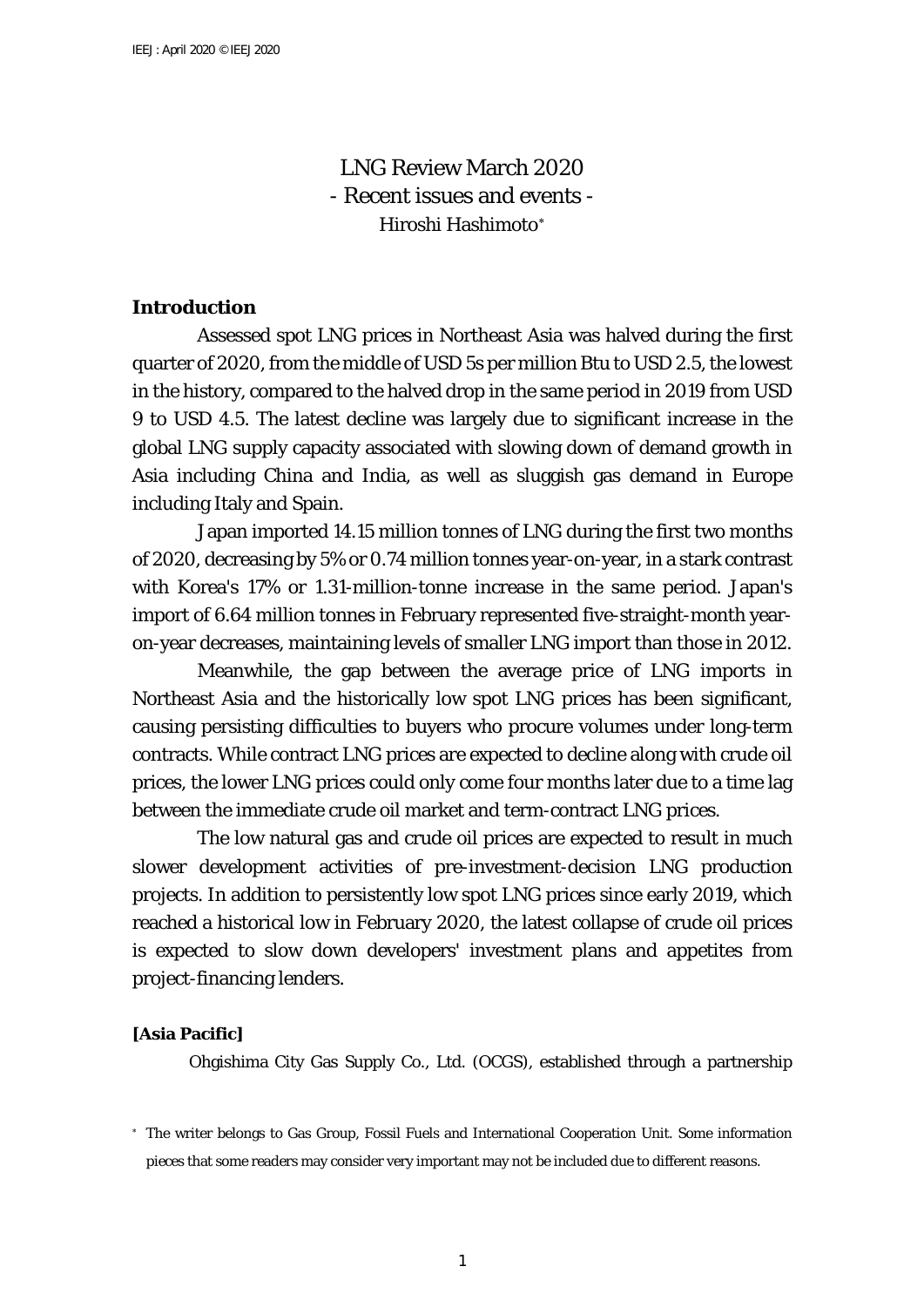between JERA, JXTG, and Osaka Gas, began commercial operation of a city gas production and supply facility (calorific value adjustment system [CVAS] facility). JERA will use the city gas mainly as fuel for the Shinagawa Thermal Power Station, while JXTG and Osaka Gas will use it mainly for city gas retailing. JXTG and JERA will also use it as a raw material for hydrogen production.

Tomakomai Port and Vancouver Port Concluded a Memorandum of Understanding (MOU) to promote LNG bunkering.

Korea Lines' new 18,000 m3 LNG bunkering vessel will feature Wärtsilä's advanced cargo handling system. The ship is being built at Hyundai Mipo Dockyard in Korea.

Pavilion Energy and Singapore LNG (SLNG) signed a five-year agreement for LNG Storage and Reload Services at the SLNG Terminal on Jurong Island. Pavilion Energy is soliciting bids through a request for proposal for up to 2 million tonnes per year of LNG for delivery from 2023 for five years. It is asking suppliers to commit to jointly develop and implement a greenhouse gas quantification and reporting methodology, covering emissions from the well to the discharge terminal.

Mitsubishi Corporation (MC) and Chiyoda Corporation entered into an MoU on the joint development of a sustainable hydrogen economy in Singapore with five local partners: City Gas Pte Ltd; Jurong Port Pte Ltd; PSA Corporation Limited; Sembcorp Industries Ltd; and Singapore LNG Corporation Pte Ltd.

About 100 Keppel Shipyard personnel who had "direct contact" with a cluster of COVID-19 patients linked to the shipyard have been placed on a 14-day leave of absence. Employees working on the Liza Unity FPSO and the Coral South turret project are said to be among those diagnosed positive.

Vitol Marine Fuels acquired 100% of Singapore-based bunkering specialist Sinanju Tankers Holdings.

First Gen subsidiary FGEN LNG Corporation submitted an application to Philippines' Department of Energy to start work on the Batangas LNG terminal project by May 2020. Meanwhile, Udenna acquired Chevron Malampaya LLC, which holds a 45% nonoperating interest in the Malampaya natural gas project.

According to data from China's Customs Statistics, the country imported a total of 17.802 million tonnes of natural gas (including LNG and pipeline gas) in the first two months of 2020, a 2.8% increase year-on-year. The country imported 11.13 million tonnes of LNG alone, a 1.8% increase from one year earlier. Monthly data for January and February has not been revealed. According to NDRC, the country's natural gas production and consumption during the first two months of 2020 were 30.9 bcm  $(+6.1\%$  y-o-y) and 52.7 bcm  $(+1\%)$ , respectively.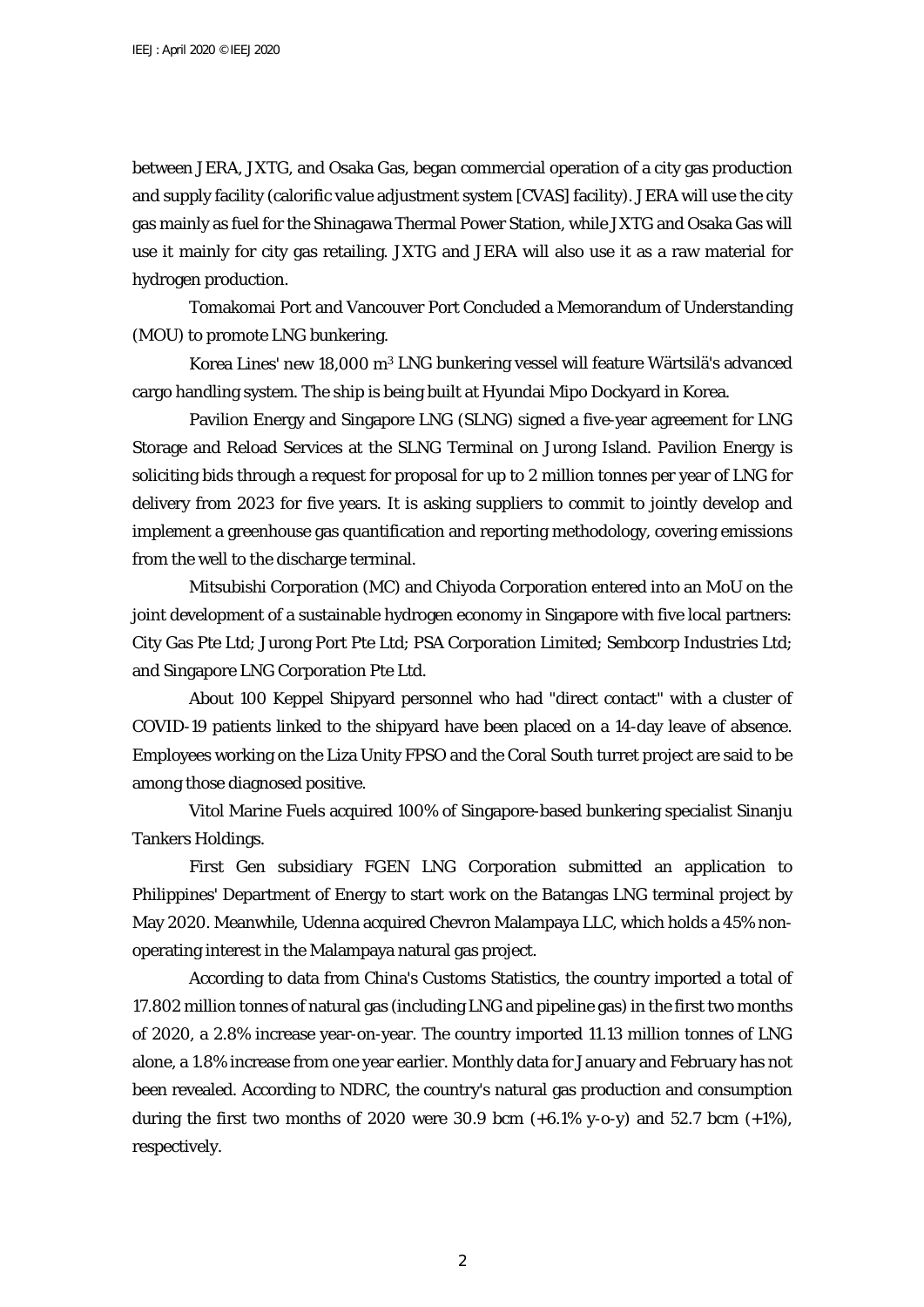The European Commission approved, under the EU Merger Regulation, the creation of a joint venture in China between Sinopec Gas, Novatek Asia, and Gazprombank Asset Management. The joint venture will be active in the import and export, as well as purchase and sale, of natural gas and investment in natural gas related projects in China.

China National Offshore Oil Corporation (CNOOC) signed an agreement with newly launched PipeChina on transferring management rights for oil and gas infrastructure assets.

CPC Corporation, Taiwan (CPC) said it has received the country's first delivery of "carbon-neutral" LNG at the Yung-An LNG receiving terminal. CPC said that the cargo was delivered from the Sakhalin 2 LNG facility, under a contract with Shell Eastern Trading.

Tata Motors completed delivery of the country's first LNG-powered bus order. INOX India signed a Memorandum of Understanding (MOU) with Shell Energy for partnering and developing the market for LNG supply by road from Shell's LNG Terminal in Hazira, Gujarat. Shell Energy is building a truck loading facility at the terminal. Meanwhile, India's LNG importers issued force majeure notices to suppliers after a nationwide lockdown, according to sources.

McDermott announced that early first gas was achieved on India's Oil and Natural Gas Corporation's (ONGC) 98/2 Block in the Krishna Godavari Basin, offshore India.

According to Department of Industry, innovation and Science, the country's LNG export volumes are forecast to rise from 75 million tonnes in 2018-19 to 81 million tonnes in 2020-21, before edging back down to 80 million tonnes by 2024-25.

The Australian Energy Market Operator's (AEMO) latest analysis finds that supply from existing and committed gas developments on Australia's east and southeast coast will meet gas demand until the end of 2023. AEMO's 2020 Gas Statement of Opportunities (GSOO) and 2020 Victorian Gas Planning Report Update (VGPR Update) identified a projected shortfall of gas supply on peak winter days in the southern states from 2024, unless more southern supply sources are developed, or pipeline capacity limitations are addressed.

Two bills were introduced to Parliament of Victoria. One will enshrine the fracking ban into the state constitution. The other will allow for an orderly restart of the onshore conventional gas industry in Victoria. It will also introduce measures aimed at ensuring newly sourced gas within Victoria and state waters will be prioritised for domestic use.

Santos announced that it entered a non-binding agreement with BP that could lead to BP investing AUD 20 million in support of Santos' Moomba carbon capture and storage (CCS) project in South Australia.

Woodside is taking a prudent approach to cash flow management. Key features of Woodside's response include deferral of targeted final investment decisions (FID) for Scarborough, Pluto Train 2 and Browse. The National Offshore Petroleum Safety and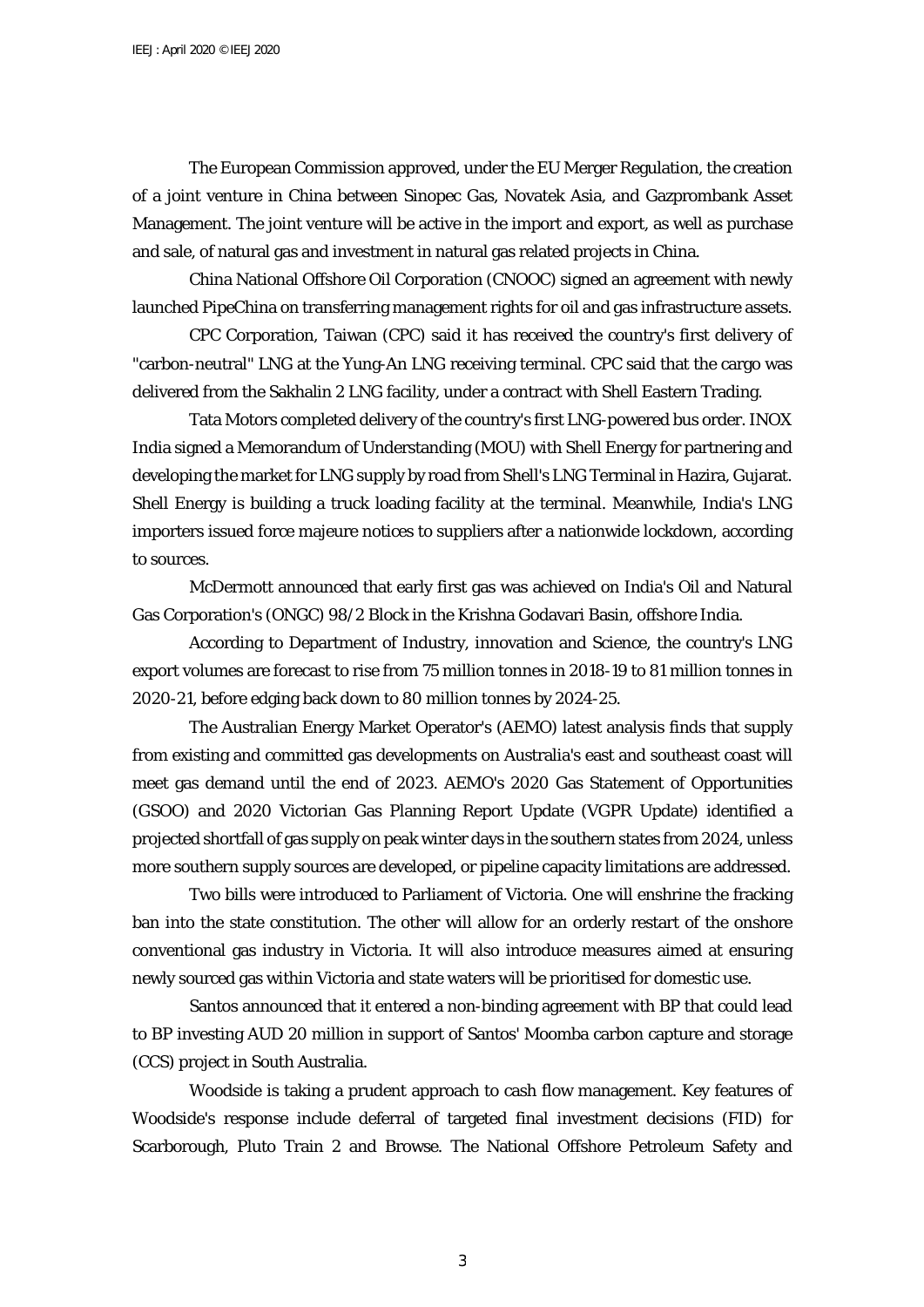Environmental Management Authority (NOPSEMA) accepted an offshore project proposal (OPP) from Woodside Energy to develop the Scarborough gas fields off northern Western Australia.

A contract for the Barossa Development, covering the Transport and Installation of all the SURF infrastructure as well as the supply of the infield flowlines, has been awarded to Subsea 7. Two other EPC contracts have been awarded: to Aker Solutions for supply of the umbilicals and to National Oilwell Varco Denmark I/S for supply of the flexible risers.

Santos agreed to sell a 25% interest in Darwin LNG and Bayu-Undan to SK E&S with effect from 1 October 2019. The sale is conditional on completion by Santos of the acquisition of ConocoPhillips' northern Australia and Timor-Leste portfolio as announced on 14 October 2019, third-party consents, regulatory approvals and a final investment decision (FID) on Barossa. SK E&S already has a 37.5% interest in the Barossa project to backfill Darwin LNG. Santos' sale of interests in Darwin LNG and Bayu-Undan to SK E&S advances partner alignment for the development of Barossa. Santos in discussions to sell-down equity in Barossa to a target ownership of around 40% to achieve increased partner alignment. Santos expects to take an FID for the development of Barossa following completion of the ConocoPhillips acquisition and once all necessary technical, engineering and commercial contracts are in place, including the processing agreement with Darwin LNG.

At its annual general meeting, however, Santos revealed that a final investment decision on the Barossa project will be postponed beyond 2020. The acquisition of assets in Northern Australia including a controlling interest in Darwin LNG and Bayu-Undan from ConocoPhillips is expected to complete in the first half of 2020.

The Malaysia's regulator Suruhanjaya Tenaga granted an Import Into Regasification Terminal Licence to Gas Malaysia Energy and Services, pursuant to the Third-Party Access system.

#### **[North America]**

LNG export from the United States in January 2020 was the highest in the history at 5.19 million tonnes. The largest destinations included Korea, Turkey, Japan, the United Kingdom, and Spain. However, the impact of coronavirus restrictions could threaten schedules of LNG projects either under construction or nearing completion.

Cheniere tendered to buy (instead of sell) multiple cargoes for delivery to Europe later in 2020.

Dominion Energy acquired Pivotal LNG from Southern Company. Dominion Energy assumes 100% ownership of Pivotal's LNG facility in Trussville, Alabama and a 50% ownership of the JAX LNG facility in Jacksonville, Florida.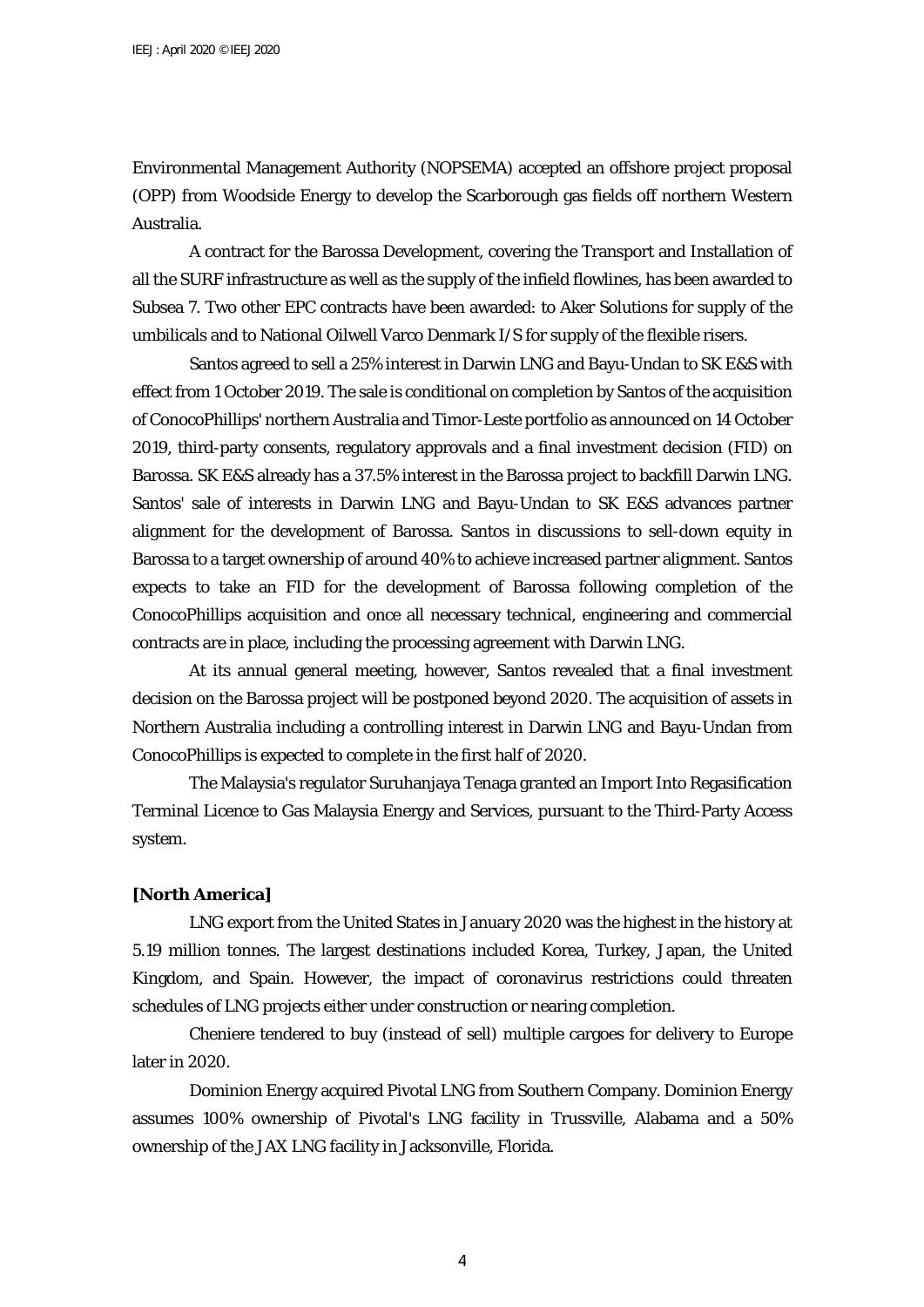Sempra LNG announced that Cameron LNG's second train of the liquefaction-export infrastructure project in Hackberry, Louisiana, had begun commercial operations under Cameron LNG's tolling agreements. According to the press release, Train 3 remains on track to start initial LNG production in the second quarter and to commence commercial operations in the third quarter of 2020.

Port Arthur LNG and Bechtel Oil, Gas, and Chemicals signed a fixed-price engineering, procurement and construction (EPC) contract for the Port Arthur LNG liquefaction project. However, Sempra will no longer commit to a third quarter decision on its Port Arthur LNG project.

FERC (Federal Energy Regulatory Commission) issued an order authorizing Freeport LNG to commission Train 3 and associated utility systems on Quintana Island, Texas. McDermott, Chiyoda and Zachry announced that Train 3 reached the final commissioning stage.

FERC issued a letter order authorizing commencement of service of the No. 5 Unit at Kinder Morgan's Elba Island project near Savannah, Georgia.

Tellurian announced it intends to reduce corporate spending and reorganize financing for its 2019 term loan as it prepares for uncertain market conditions. Tellurian is laying off 70 workers, about 40% of its 176 employees, and shuffling executives.

Energy Transfer LP announced that it will take over development of the Lake Charles LNG export project following Shell's announcement that it has decided not to proceed with an equity investment in the project. Energy Transfer will evaluate alternatives to advance the project, including the possibility of bringing in one or more equity partners and reducing the size of the project from three trains (16.45 million tonnes per year of LNG capacity) to two trains (11.0 mtpa).

LNG9 informed LNGL that the bidder's statement is to be lodged with the Australian Securities and Investment Commission by the middle of April 2020.

FERC voted 2-1 to authorize the Jordan Cove LNG project and the associated Pacific Connector gas pipeline project.

ExxonMobil released a model framework for industry-wide methane regulations and urged stakeholders, policymakers and governments to develop comprehensive, enhanced rules to reduce emissions in all phases of production. ExxonMobil is looking to significantly reduce spending as a result of market conditions caused by the COVID-19 pandemic and commodity price decreases, the company said. In early April, Moody's Investors Service downgraded ExxonMobil ratings to Aa1 from Aaa.

FERC released the final environmental impact statement (EIS) for the Alaska LNG Project (Project) proposed by the Alaska Gasline Development Corporation (AGDC). FERC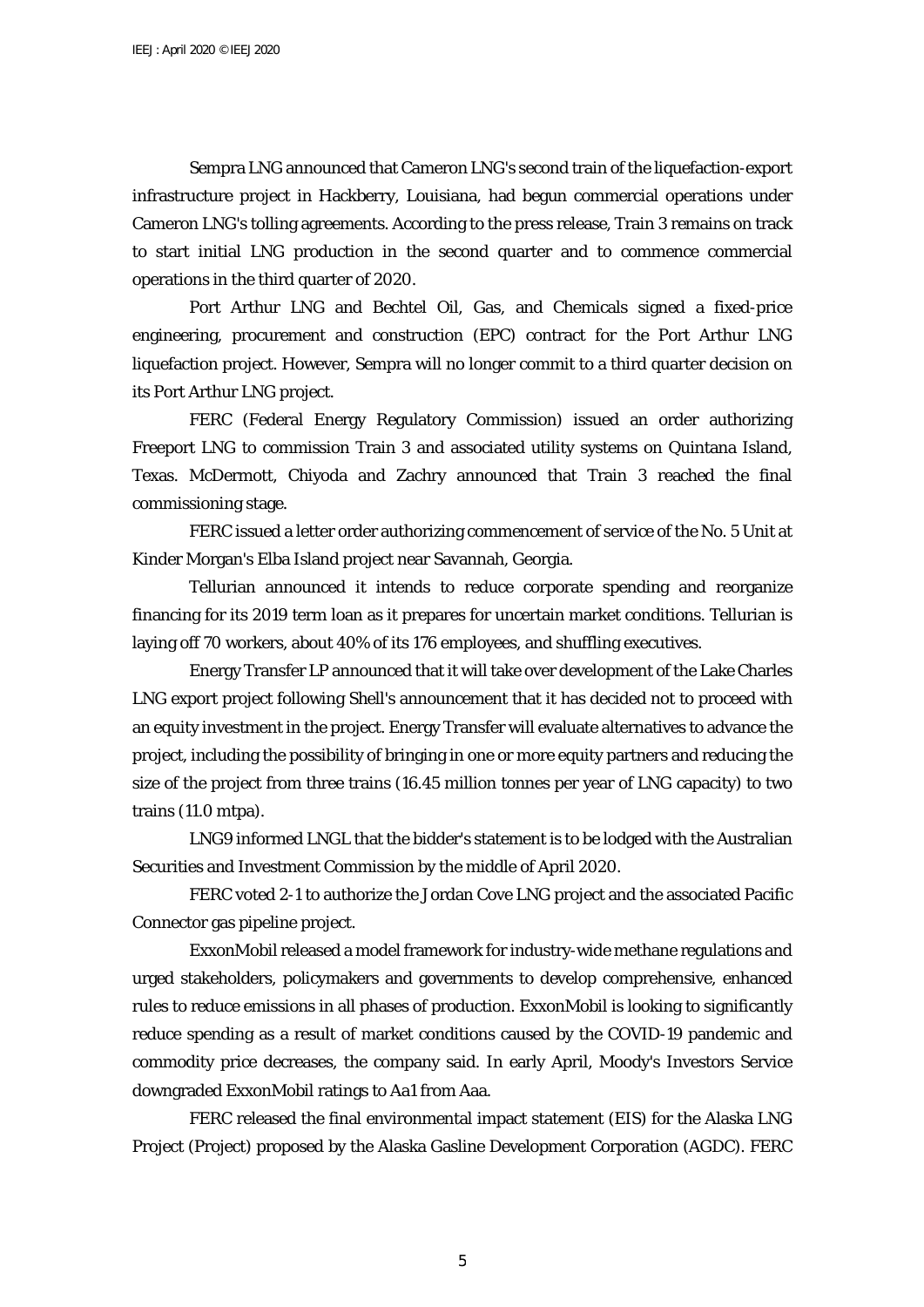staff concluded that approval of the Project would result in a number of significant environmental impacts the majority of which "would be less than significant based on the impact avoidance, minimization, and mitigation measures proposed by AGDC; AGDC's commitments to additional measures; and measures recommended by staff in the final EIS".

LNG Canada, JGC Fluor and subcontractors will be reducing staffing levels, implementing a mandatory work from home policy for non-business critical positions, and deferring many non-essential work activities at the Kitimat site for the time being. LNG Canada confirmed a case of COVID-19 in an employee who works at the site.

Construction on the Woodfibre LNG project southwest of Squamish, B.C., on the West Coast is delayed by a year. A project spokesperson said substantial construction expected to start in summer 2020 won't take place until after the middle of 2021, after a fabrication yard in Asia that was making components for the project was shut down.

Cryopeak LNG Solutions Corporation, based in Richmond BC, has completed the largest ever North American delivery of LNG by truck, with the shipment going to power the Silvertip mine on the Yukon/BC border owned by Coeur Silvertip, a subsidiary of Coeur Mining.

Phase 1 of Sempra Energy's Energía Costa Azul (ECA) LNG liquefaction-export project, under development in Baja California, Mexico, signed a fixed-price, lump-sum, turnkey engineering, procurement and construction (EPC) contract with Technip FMC.

Mexico Pacific Limited (MPL) announced that it has awarded a Front End Engineering Design (FEED) contract to Technip. MPL plans to take an FID in early 2021 and bringing the facility into service in 2024.

### **[Middle East]**

Mechanical construction of the LNG import terminal in Bahrain was completed, according to Bahrain LNG (BLNG).

At least 30 Turkish soldiers were killed when a Kurdistan Workers' Party (PKK) fighter launched a suicide attack on a pipeline in Ağrı province near the Iran-Turkey border, the group claimed in a statement. The Turkish troops were guarding a gas pipeline, which was damaged in the attack, disrupting Iranian gas exports to Turkey. National Iranian Gas Company confirmed the damage to the pipeline and said exports would resume following repairs.

#### **[Africa]**

Sound Energy, the Moroccan focused upstream gas company, provided the following Eastern Morocco update, confirming receipt of a further Environmental Impact Assessment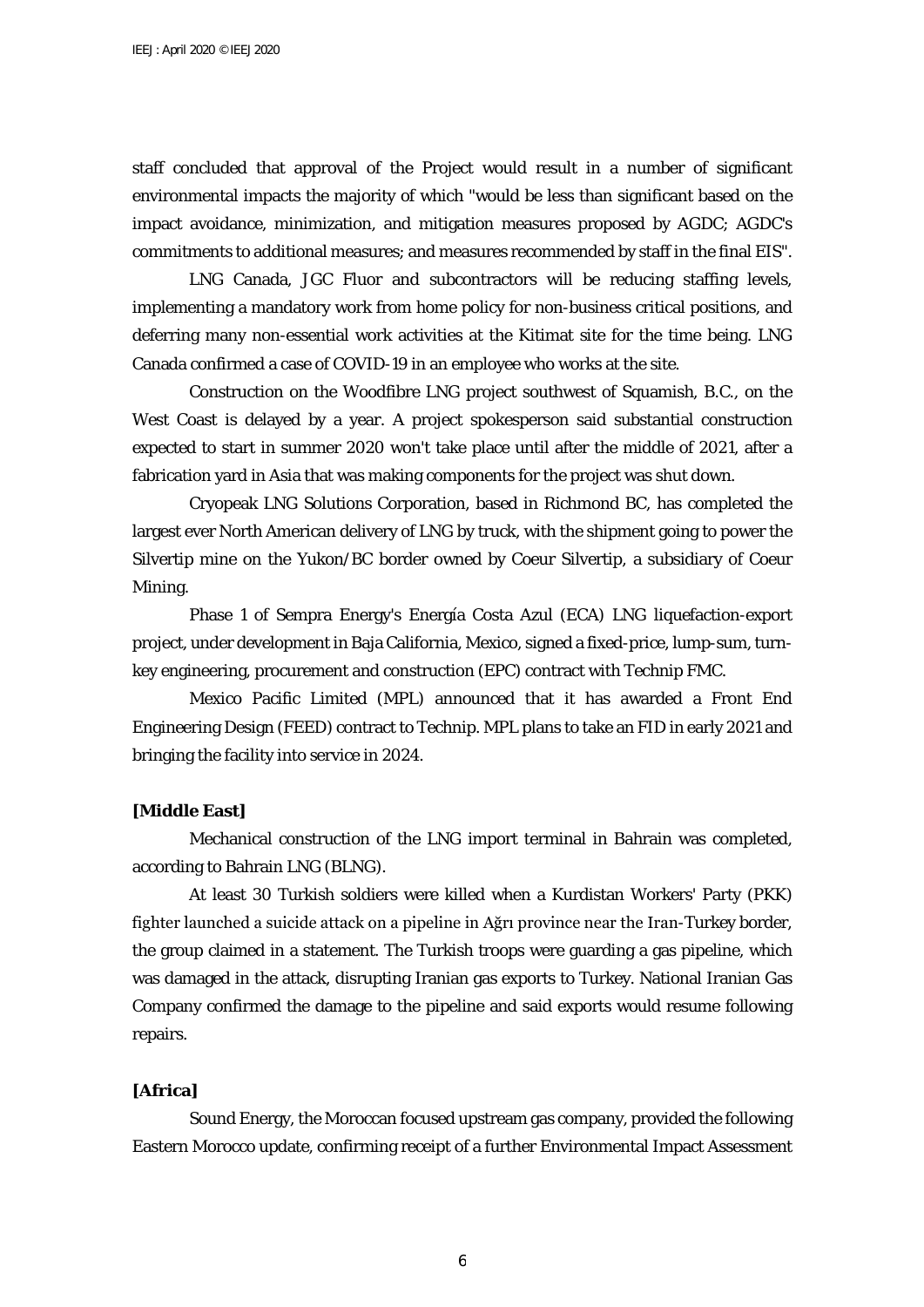(EIA) approval and land corridor rights in respect of the Tendrara Gas Export Pipeline (TGEP). In February 2020 the company announced its plan of the first phase of TE-5 Horst development at the Tendrara Production Concession via a micro LNG production plan.

Air Products signed an agreement to provide its proprietary LNG technology, equipment and related process license and advisory services to the Mozambique LNG Project. Air Products will provide two of its proprietary coil wound main cryogenic heat exchangers (MCHE) for the project. Air Products will build the MCHEs at its Port Manatee, Florida manufacturing facility. Air Products is also involved with the Coral South floating LNG (FLNG) project, the first offshore FLNG project in Mozambique, which is expected to begin production in 2022.

#### **[Europe / Russia]**

The European Commission presented a proposal to enshrine in legislation the EU's political commitment to be climate neutral by 2050. The European Climate Law sets the 2050 target and the direction of travel for all EU policy, and gives predictability for public authorities, businesses and citizens. At the same time, the Commission is launching a public consultation on the future European Climate Pact.

National Grid Grain LNG received the 500th ship at its LNG terminal on the Isle of Grain. The cargo was delivered from Zeebrugge.

Total and its partners made an encouraging discovery with the Isabella 30/12d-11 well on the license P1820, located in the Central North Sea offshore United Kingdom, about 40 kilometers south of the Elgin-Franklin Field and 170 kilometers east of Aberdeen.

Caledonian Maritime Assets Limited (CMAL) awarded a contract to KC LNG, Kosan Crisplant's division under MAKEEN Energy, to design and install Scotland's first LNG bunkering facilities at Uig and Ardrossan. The facilities will provide LNG fuelling for two dual fuel ferries which are currently under construction. Each installation will be a fully automated and remote-monitored facility with a 150 m3 LNG holding tank capability.

The Netherlands' Economic Affairs and Climate Minister approved construction of a natural gas mixing station in Zuidbroek. Nitrogen will be extracted from the air and mixed with high-calorific gas to create low-calorific gas for Dutch consumers and businesses. This is one of the measures that will ensure that the Groningen field can close as early as 2022.

Heerema's Sleipnir, the world's most powerful semi-submersible crane vessel, received the largest LNG bunkering ever completed. Titan LNG performed the bunkering, using the Coral Fraseri, Anthony Veder's LNG carrier in the Port of Rotterdam.

Mitsubishi Corporation (MC) and Chubu Electric Power officially acquired all shares of Eneco through a joint venture in the Netherlands, Diamond Chubu Europe B.V. after MC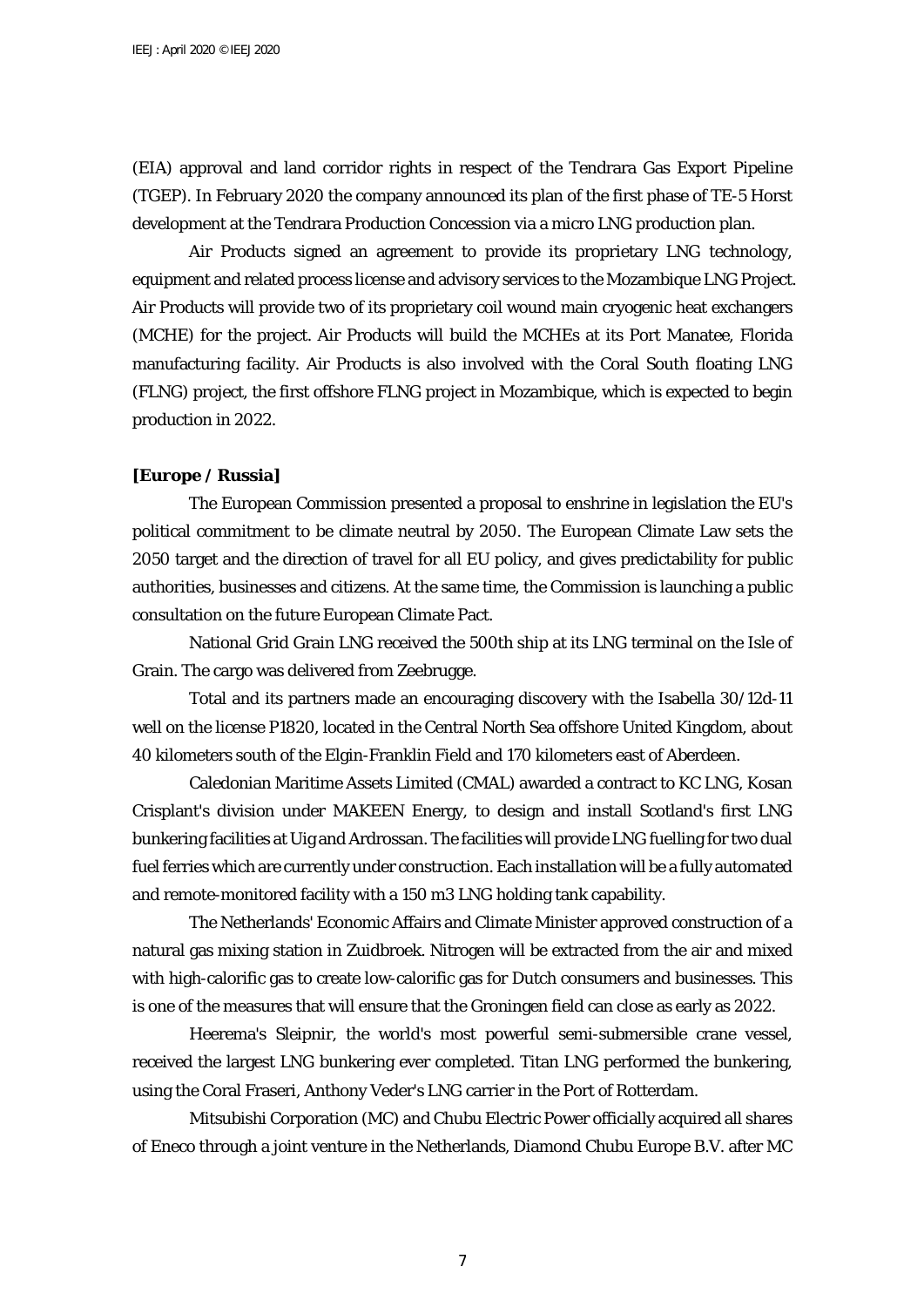and Chubu were selected as the preferred buyers in November 2019.

During first quarter of 2020, a record 72 ship operation took place at the Zeebrugge terminal. Both February and March broke the record number of ships per month with 27 and 30, respectively. 55 out of 72 were part of a transshipment operation. A record number of almost 1,000 LNG truck loading operations took place in the period, too.

Uniper announced at its annual results press conference for the 2019 financial year that it intends to make its power generation portfolio in Europe climate-neutral by 2035. Uniper will continue to help secure Europe's energy supply with gas and LNG. Uniper is engaged in both pipeline gas (as with the Nord Stream 2 project) and the expansion of LNG infrastructure (as in Wilhelmshaven). Uniper plans to gradually replace conventional gas with green gas or green hydrogen in both energy generation and energy trading. Uniper is a pacesetter in the use of power-to-gas technology to produce green hydrogen and initiated such projects early. The company installed its first power-to-gas unit in Falkenhagen back in 2013, followed by another in 2015 in Hamburg. The company supplemented Falkenhagen with methanization equipment in 2018.

German LNG Terminal GmbH revealed that it had garnered significant interest, and is ready to sign heads of agreement (HoAs).

Equinor presented updated outlook for 2020 and an around USD 3 billion action plan to strengthen the financial resilience in a market impacted by the COVID-19 and low commodity prices.

OxGas, a company owned by the Port of Oxelösund in Sweden has commissioned MAN Energy Solutions to act as "owners engineer" in the development and construction of a multi-functional terminal for liquefied methane-based fuels in the port of Oxelösund.

Bahía de Bizkaia Gas (BBG) said loading and unloading activities increased by 95% at the Bilbao LNG terminal in 2019.

MIBGAS launched the trading of LNG spot products in a single point or virtual tank where all the transactions, that until now were carried out individually in each of the six Spanish regasification plants, will be grouped. This measure greatly benefits traders by increasing their trading possibilities (in fact, the first transaction was performed in the opening session), providing a balancing platform for LNG as well. From now on, the LNG storage tanks of each of the Spanish regasification plants join in a single virtual tank, so that the LNG owners do not know the physical location of their LNG. The implementation of the TVB (Tanque Virtual de Balance in Spanish) is one of the changes included in the new regulation of the Spanish gas system that has been approved in 2020 by the National Commission on Markets and Competition (CNMC). MIBGAS currently has a total of 115 registered market participants.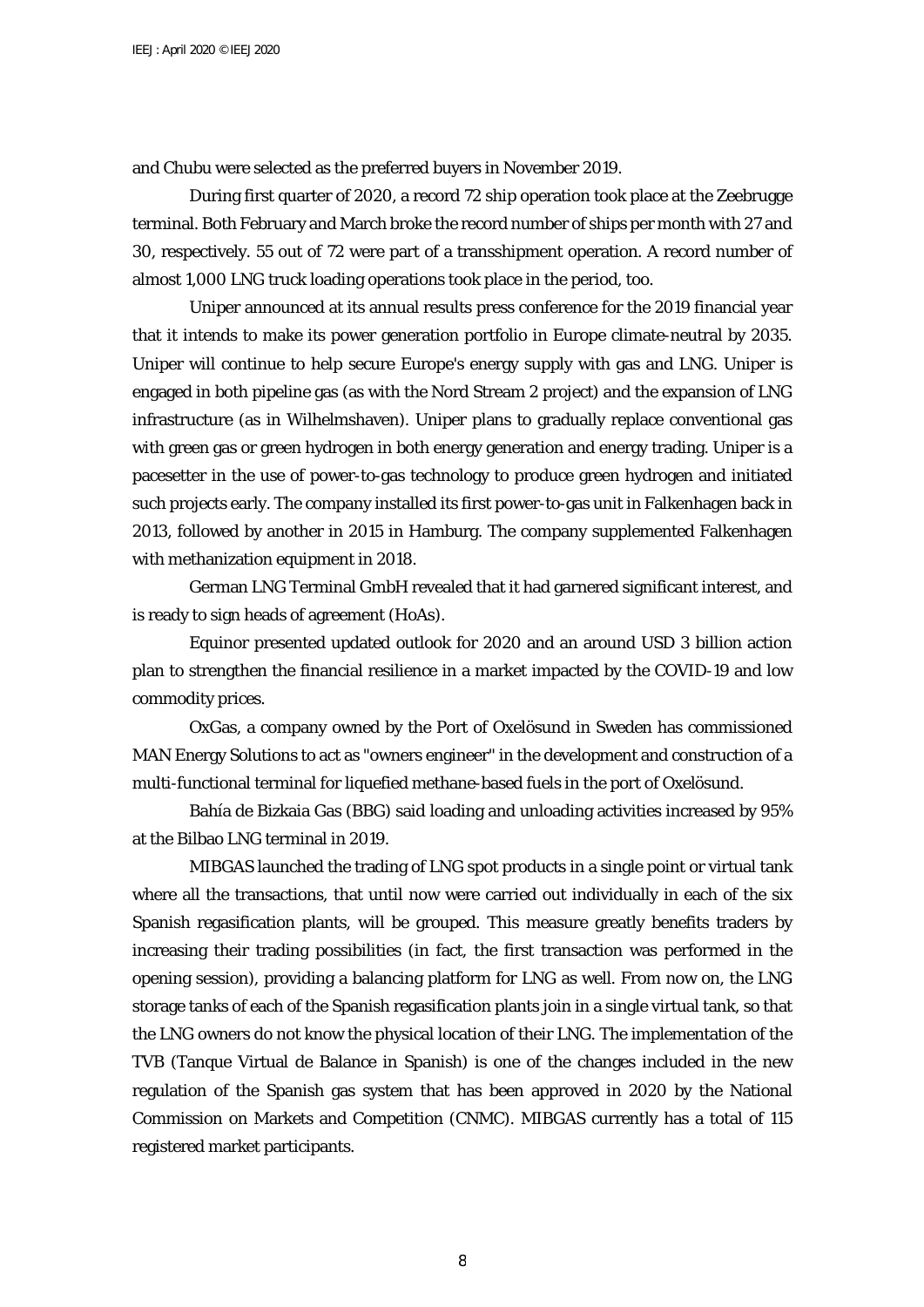Eni will reduce Capex in 2020 by around  $\epsilon$ 2 billion, equal to 25% of the total Capex planned, and opex by around €400 million. In 2021, Eni expects a Capex reduction of around €2.5-3 billion, equal to 30-35% of the capex scheduled for the same year in the business Plan.

The binding phase of the market test for reservation of capacity at the floating LNG terminal in Alexandroupolis was completed on 24 March 2020. The project is developed by the Greek company Gastrade with aggregate long-term binding offers for up to 15 years, reaching 2.6 billion cubic meters per year from Greek and international natural gas companies, as well as end consumers.

Höegh LNG applied for an LNG infrastructure ownership, operations and development license in Cyprus. The plan consists of using one of Höegh LNG's FSRUs as a fast track solution for the fuel switching. Höegh LNG expects to be able to start LNG import operations during H1 2021.

An LNG powered vessel was bunkered for the first time in the port of Klaipėda. The cement carrier MV Greenland was filled with gas at the Malkos Bay Terminal. KN (Klaipėdos Nafta), Cryo Shipping, Ignitis and Baltkonta contributed to the operation. Cryo Shipping brought to Klaipėda the LNG filled ISO container. The bunkering operation from the container to the cement carrier was carried out by Cryo Shipping.

Poland's PGNiG (Polskie Górnictwo Naftowe i Gazownictwo) commenced commercial operations at the Klaipėda LNG reloading station.

According to PGNiG, the Arbitral Tribunal in Stockholm ruled in favour of Poland's PGNiG, ending a five-year long dispute between PGNiG and Russia's Gazprom concerning the price of gas. The new price formula is directly tied to the market price level in Western Europe. The new price formula is to be applied from November 2014 and PGNiG indicatively estimates that Gazprom will be required to refund approximately USD 1.5 billion.

Russia's LNG production plan has been upgraded to 80 - 140 million tonnes per year by 2035, according to the Energy Strategy. Under the previous plan, Russia was expected to produce 70 - 82 million tonnes of LNG per year by 2035. The LNG production plan until 2024 remains unchanged, standing at 46 - 65 million tonnes per year.

Gazprom produced 500.1 billion cubic meters of gas and exported 199.3 billion cubic meters in 2019, slightly lower than a record 201.8 billion cubic meters in 2018. Gazprom preserved its share in the European market at 35.6%.

Glavgosexpertiza (Russia's Main Department of State Expertise) approved the design documentation and findings of the engineering survey on construction of Obsky LNG terminal at the port of Sabetta in the Yamal-Nenets Autonomous Region. The Obsky terminal is intended for transshipment of NOVATEK's LNG onto seaborne transport. The Obsky terminal is to transship about 5 million tonnes per year of LNG.